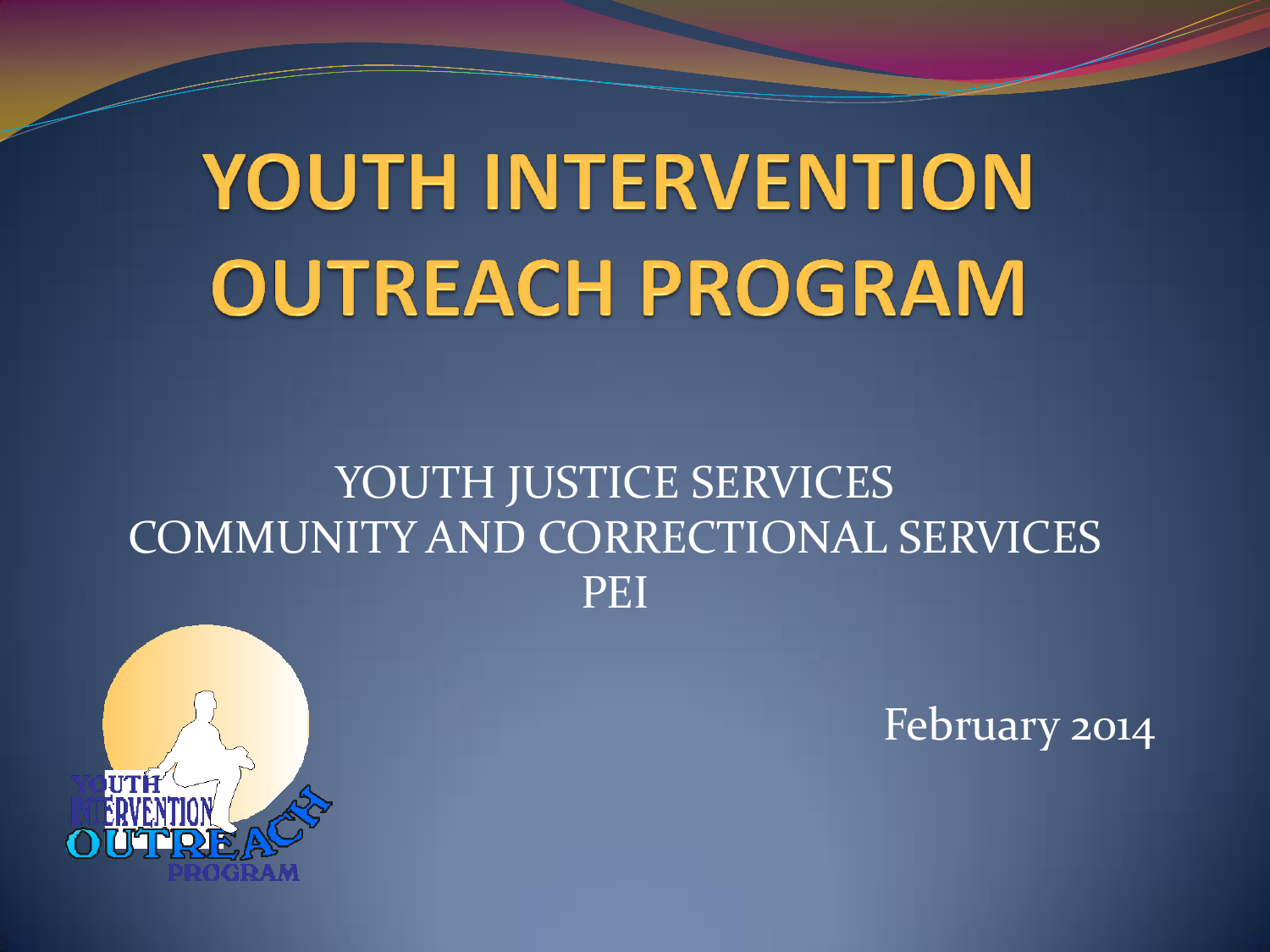#### In the beginning....

As the introduction of the YCJA was pending, the question was asked in PEI:

"How can we best identify youth at the highest risk for entering the formal justice system and offer help to interrupt this path?"

The answer: the police see our justice involved youth first and can often predict their trajectory, in the absence of intervention.

In February 2002, The Youth Intervention Outreach Program (YIOP) was implemented by way of funding from the Department of Justice Canada.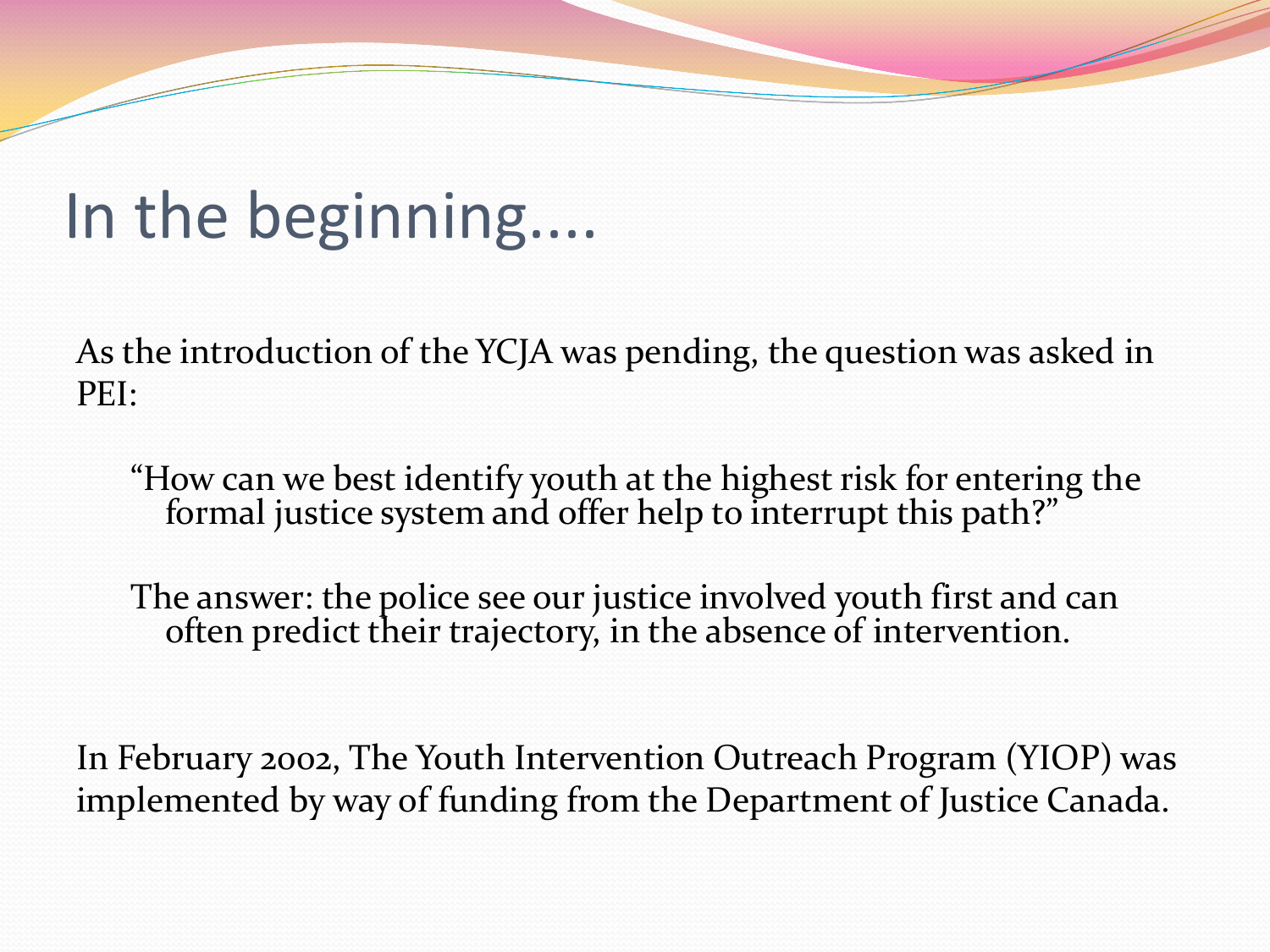#### Initial Impacts of the YCJA:

- Significant decrease in number of youth being sentenced to custody thus in 2003 and 2005, the open custody facilities on PEI were closed
- Financial resources were re-allocated, by Community and Correctional Services, in part, to "the front door". This ensured the sustainability of the YIOP
- Community resources within justice were re-organized into specialized Youth Justice Services Teams (east and west) offering a continuum of service ranging from prevention and early intervention to rehabilitation and enforcement. YIOP falls under the umbrella of these teams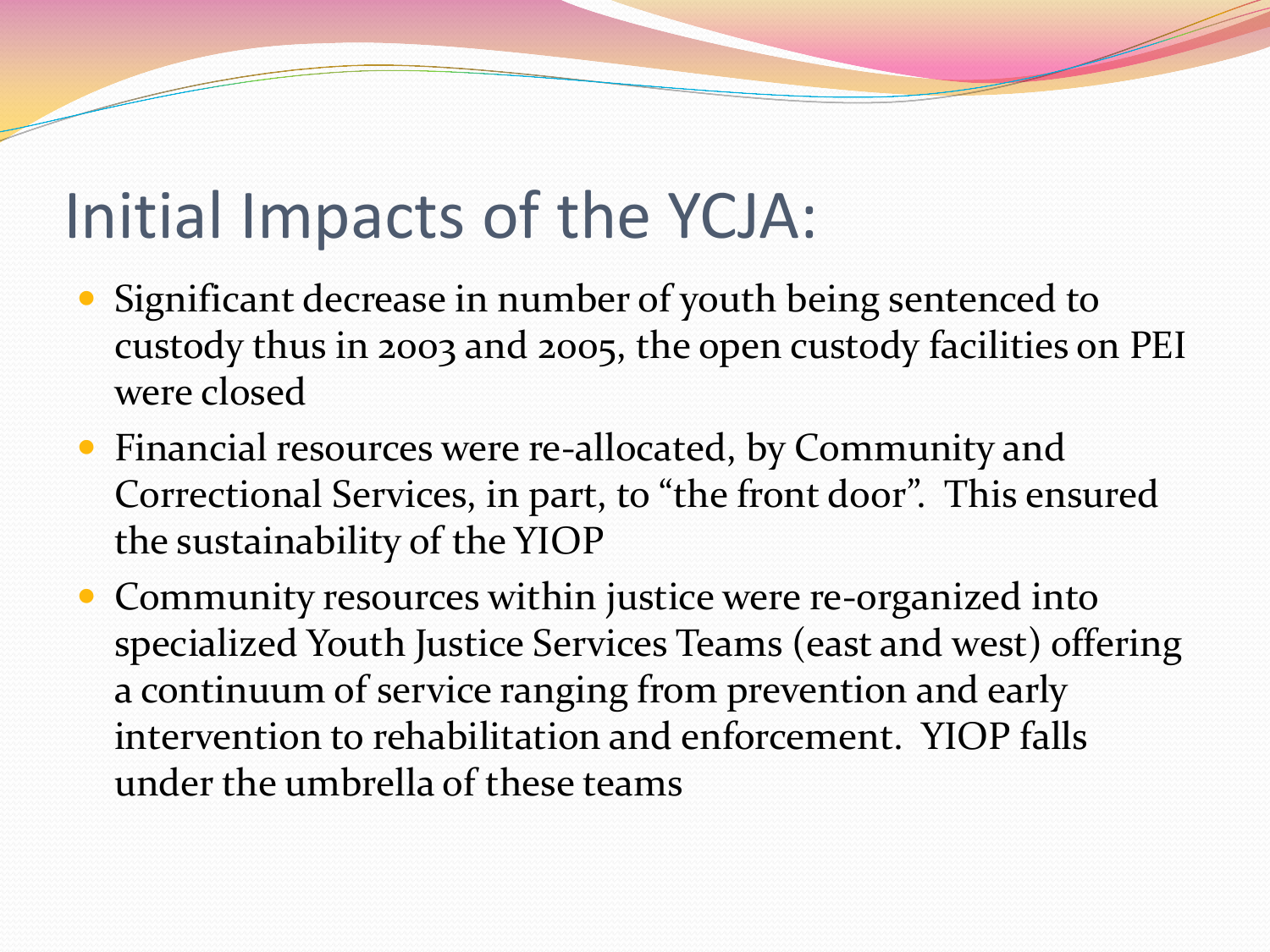#### COMPONENTS OF THE YIOP PROGRAM:

- Youth Intervention Outreach Workers are physically co-located at police stations.
- Outreach Workers are clinically and administratively supervised by the Youth Justice Services Manager.
- They are highly skilled and qualifications include at least 5 years work experience with youth at risk and possess a relevant university degree or Child and Youth Care Diploma.
- Referrals to the program, of youth age  $12 17$  years, originate solely from police officers using the power of discretion given under section 6 of the YCJA and with the consent of the youth and parents.
- Youth and family participation in the program is voluntary
- There are currently 5 Outreach Workers positioned in critical municipal police and RCMP detachments: Summerside and Charlottetown Municipal Police Services and Kings, Queens and West Prince Detachments of the RCMP.
- Success = strong working relationships with police and user friendly access to the service.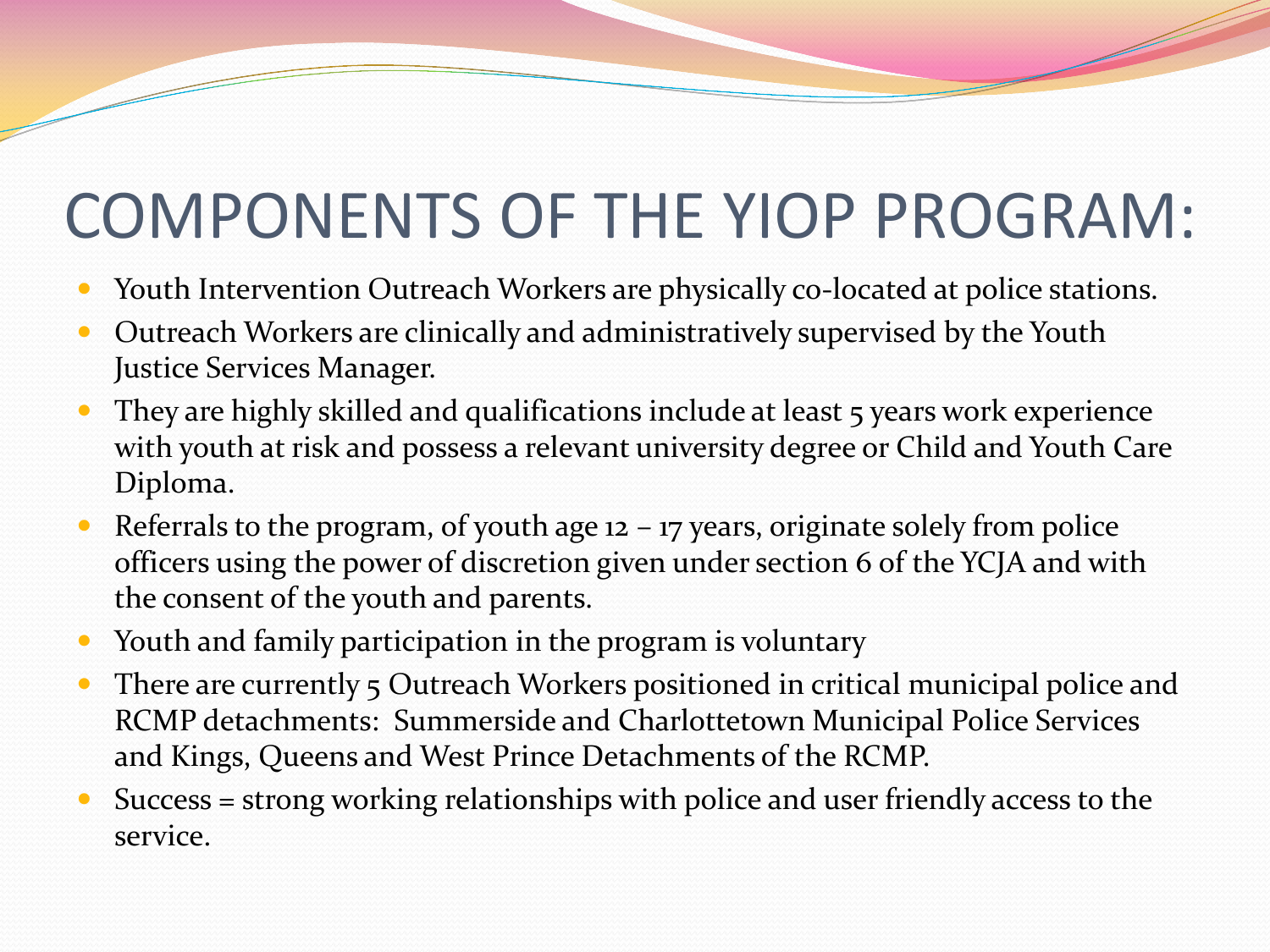### PROGRAM PHILOSOPHIES:

- Critical to address the underlying issues/root causes of presenting behaviors
- Strength based approach
- Family focus
- Engagement and relationship building are key
- Connecting youth to community
- Repairing the harm done
- Engaging the community
- Collaboration and partnerships are key
- Creative problem solving is essential in the face of limited resources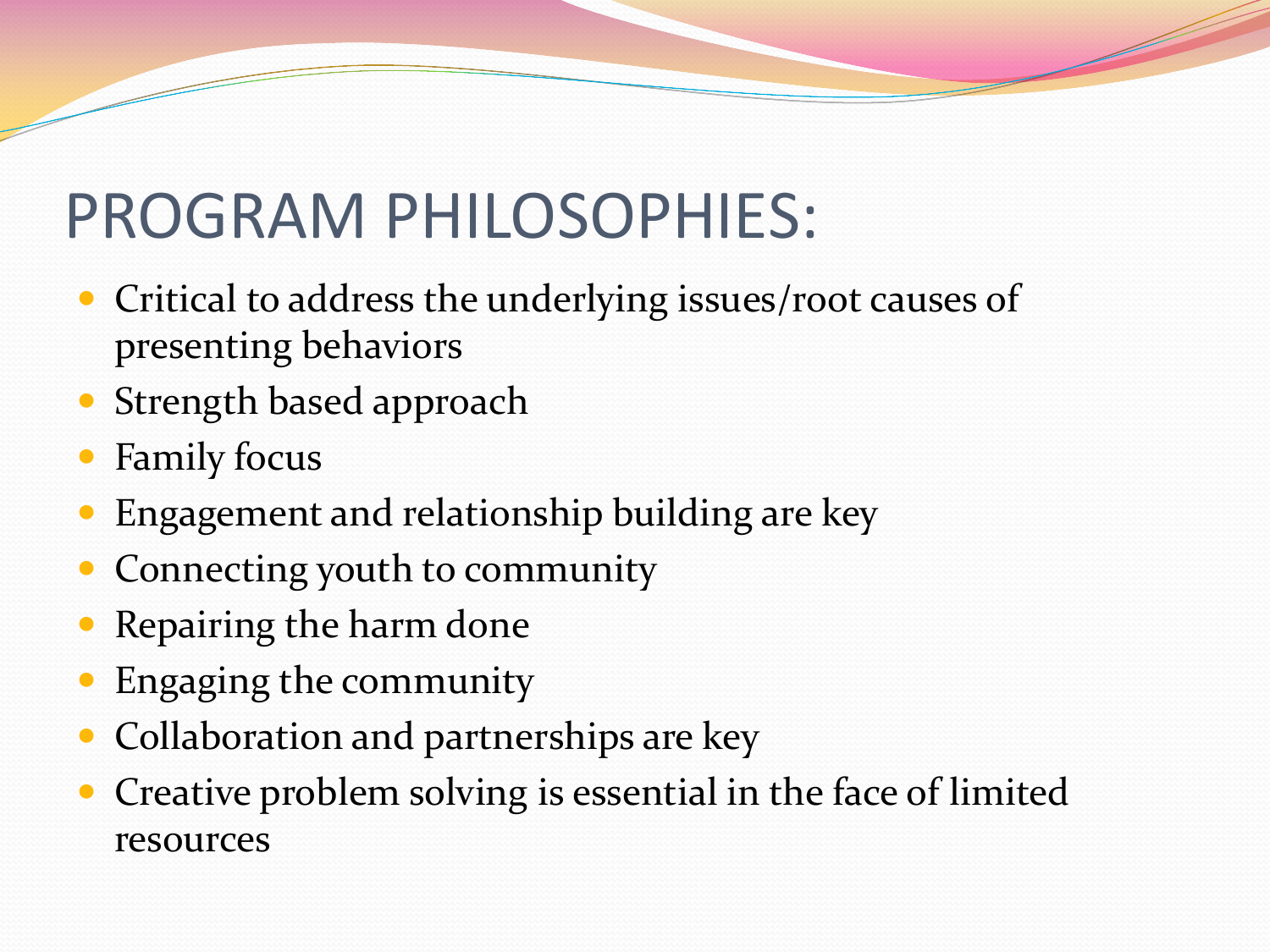#### INNOVATIVE INITIATIVES:

- Each community has different needs and each Outreach Worker bring unique strengths and skills.
	- Kids and Cops Guitar Program
	- Survival Techniques Program (ABL)
	- Graffiti Wipe-Out
	- Active Parenting of Teens Support Group
	- Skills Program
	- 120 Program
	- Gender specific programming ie. Girls Circle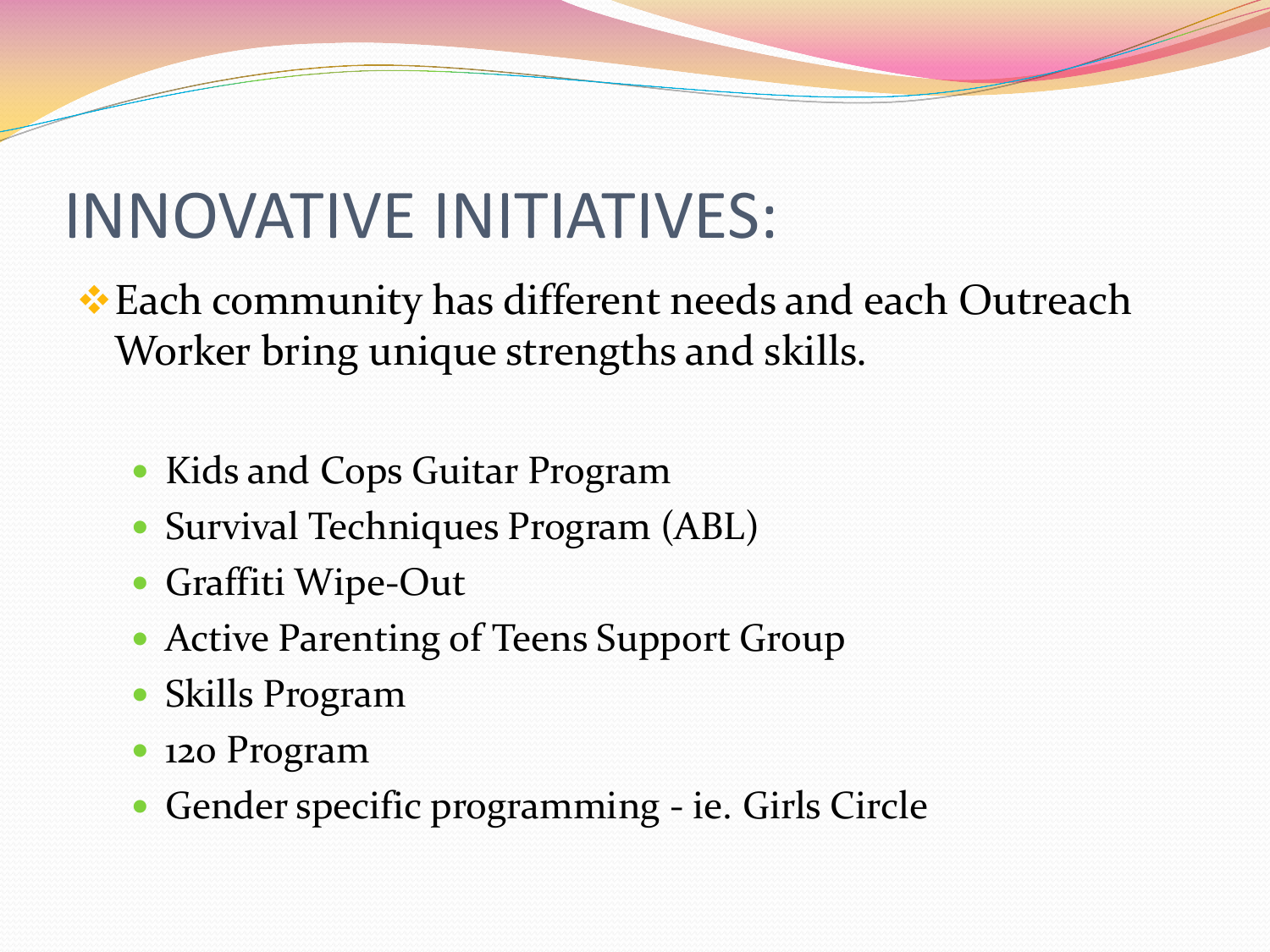#### CASE EXAMPLES:

- Youth referred to YIOP present with varying needs, risks, protective factors, and strengths.
- Supporting those youth and families with mental health needs can be especially challenging because of the complexity of the issues coupled with limited resources.
- The following case examples highlight YIOP's Outreach Worker's attention to relationship building, advocacy and system navigation, strength based approach, collaboration and determination!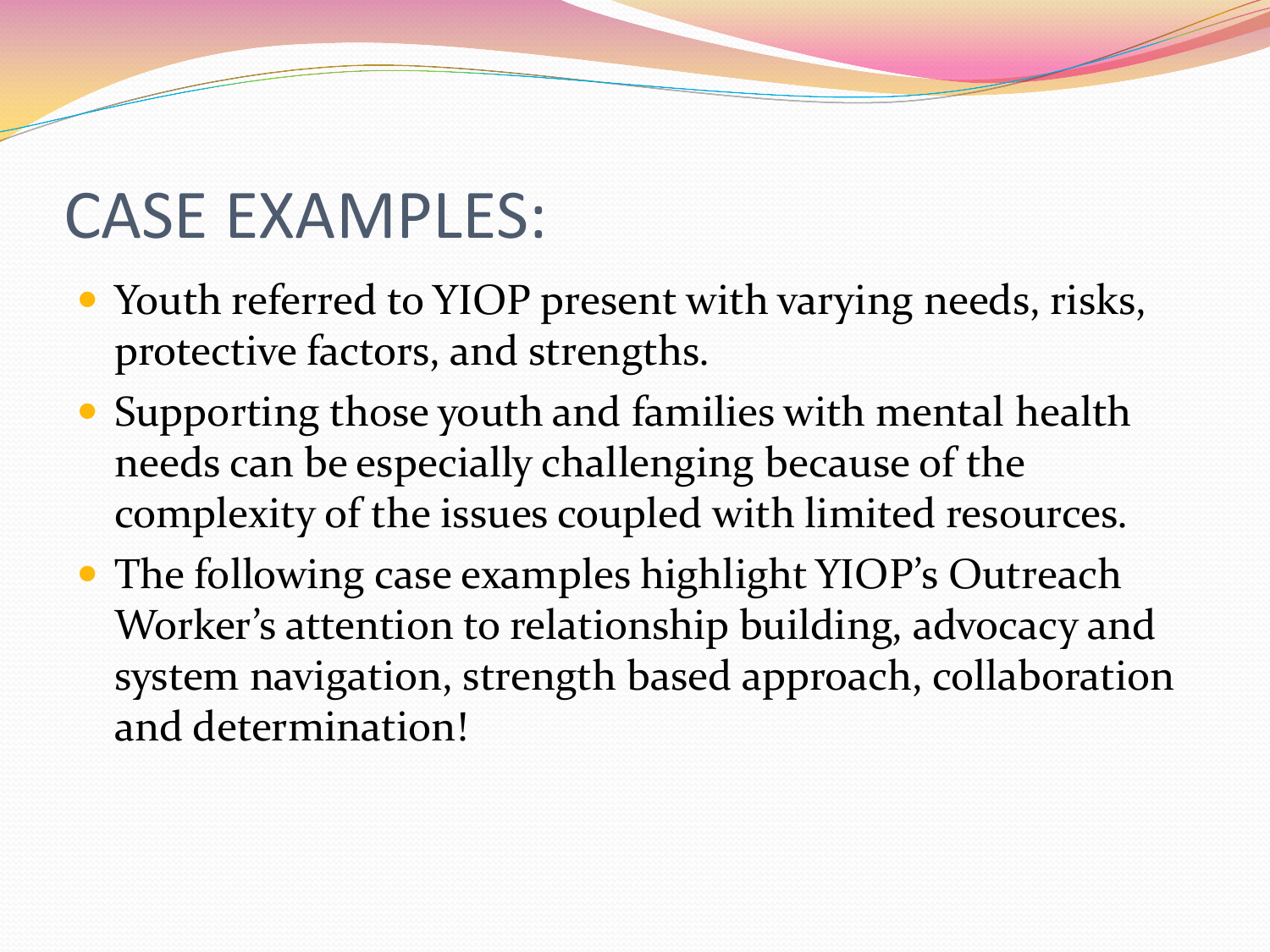### Sam is 13 year old male who got caught selling drugs at school....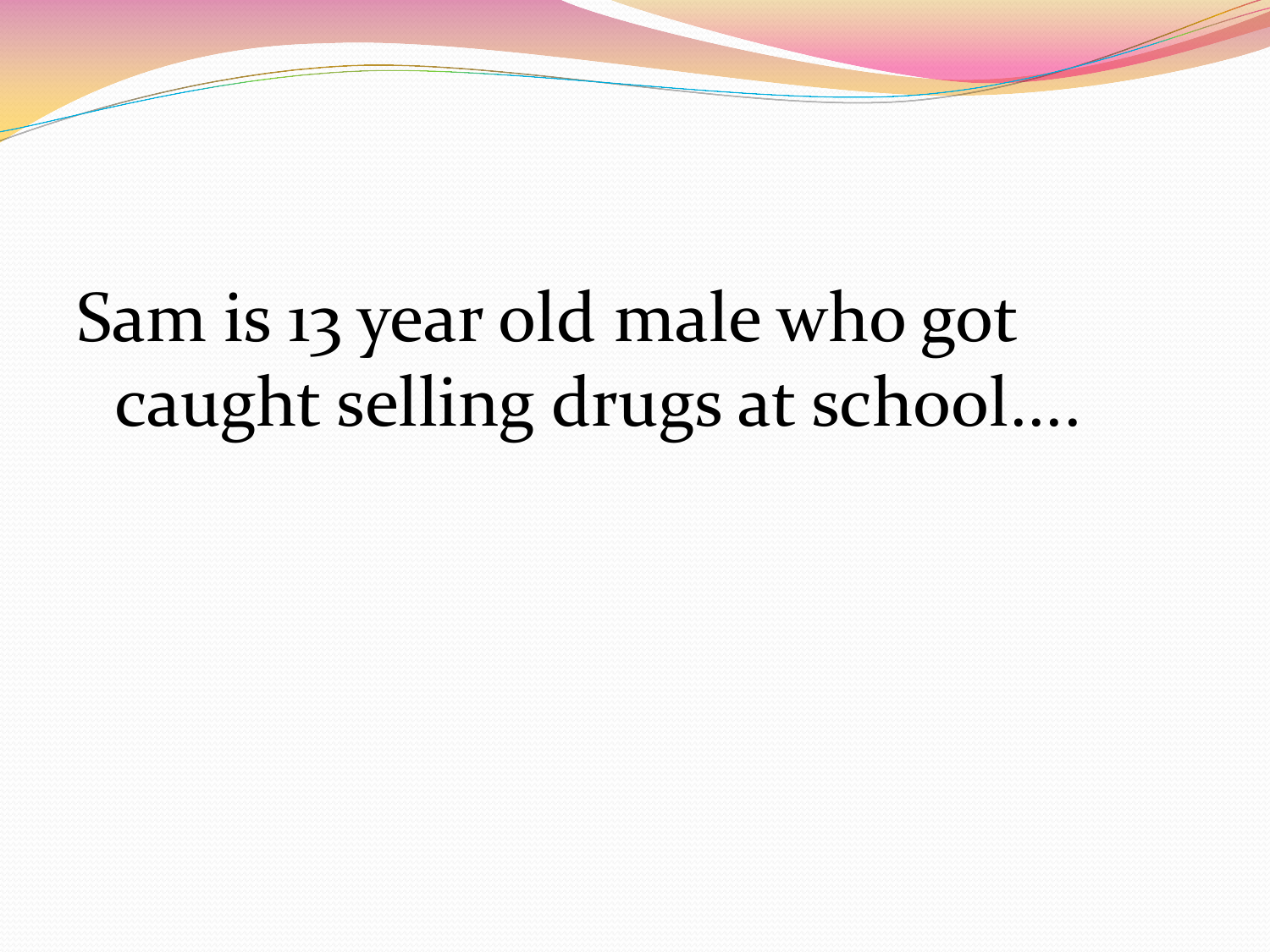Building a relationship with Sam and his family revealed pertinent information:

- Addiction issues involving prescription drugs
- Problematic functioning in relationships, school, community, etc.
- Strengths/interests
- Family dynamics
- Previous trauma impacting mental health functioning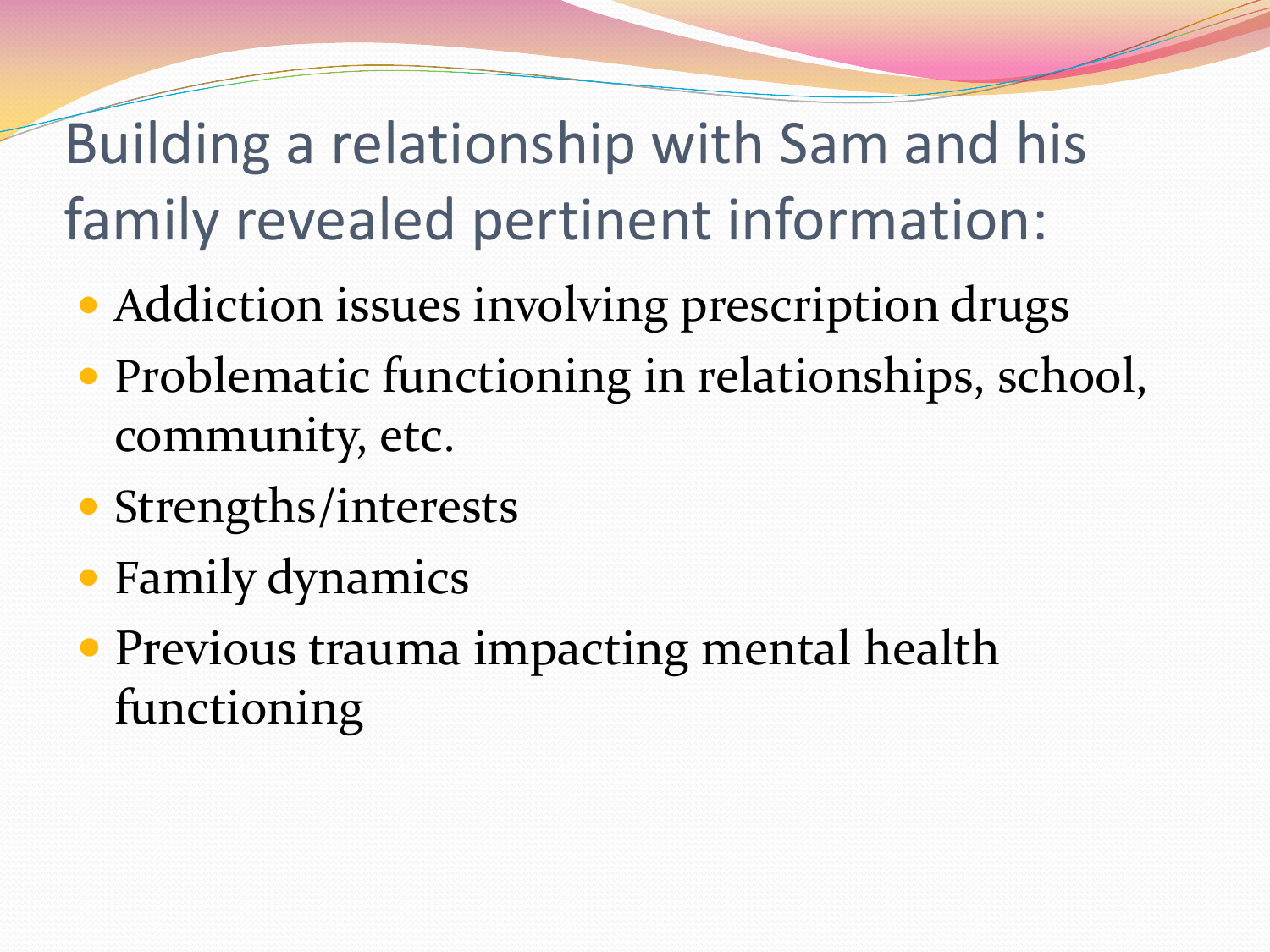# Intervention:

- Referral to Addiction Services
- Advocacy to Strength Program
- Referral to Mental Health Services
- Participation of parents in the Active Parenting of Teens Support Group
- Referral to alternative therapies ie Acupuncture, music, meditation, etc.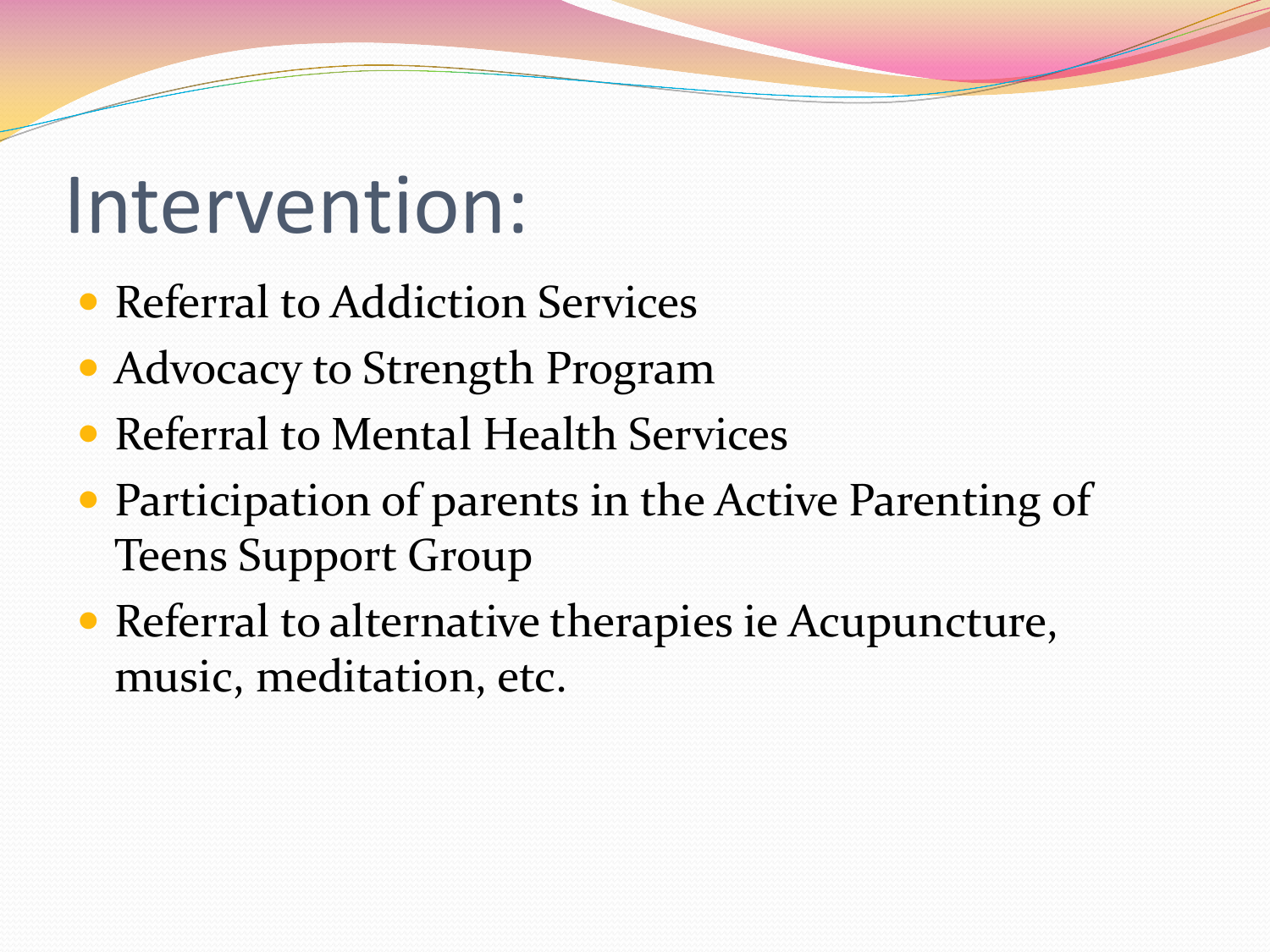# Outcome:

- Established long-term goals (electric welder)
- Achieving 87% average at school and attending regularly
- Using concrete strategies to manage flashbacks
- Positive relationship with a girlfriend
- Family unit strengthened
- Continuing with counseling
- Maintaining sobriety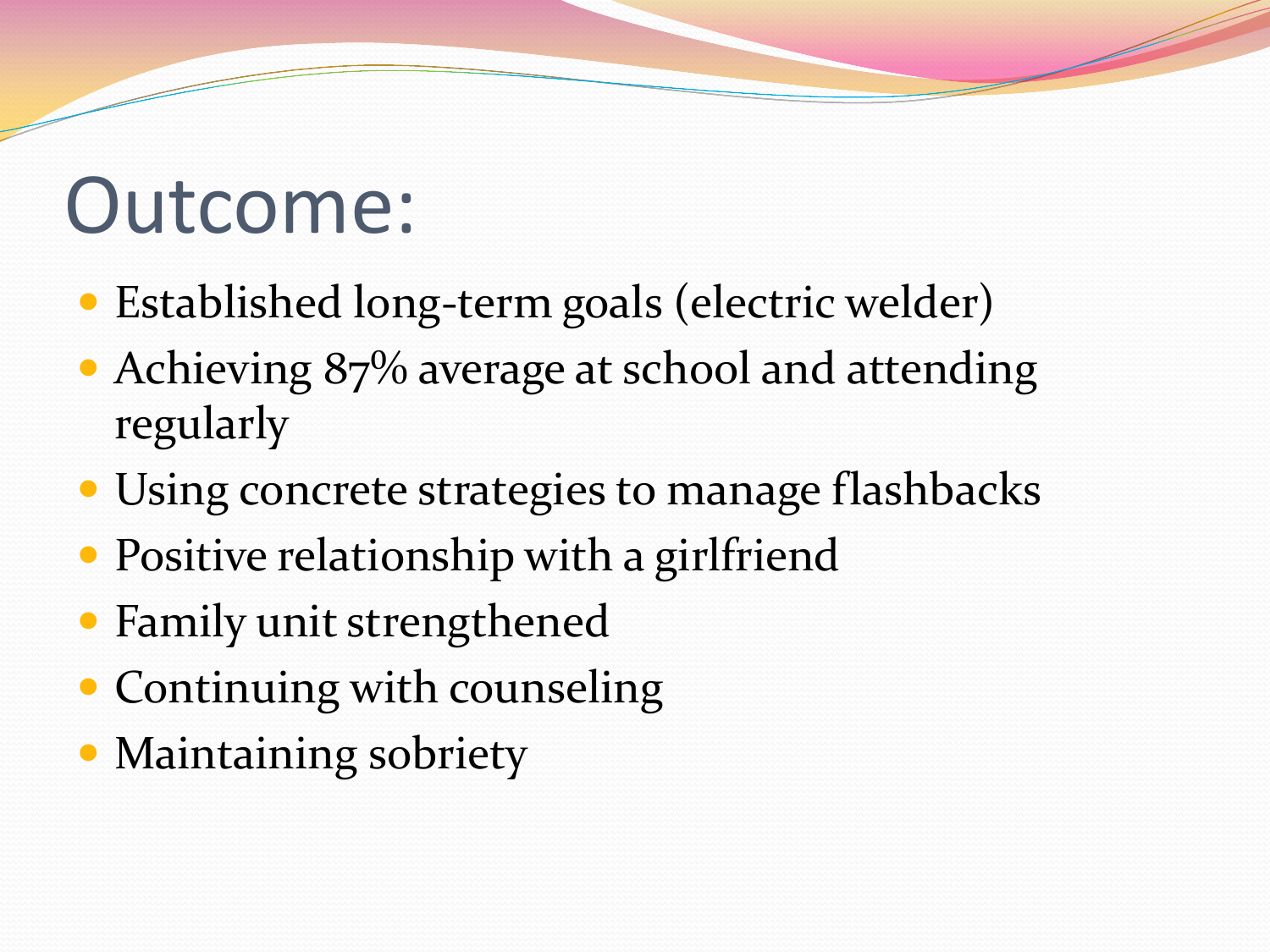# John is 16 year old male referred to YIOP because of an assault against his mother.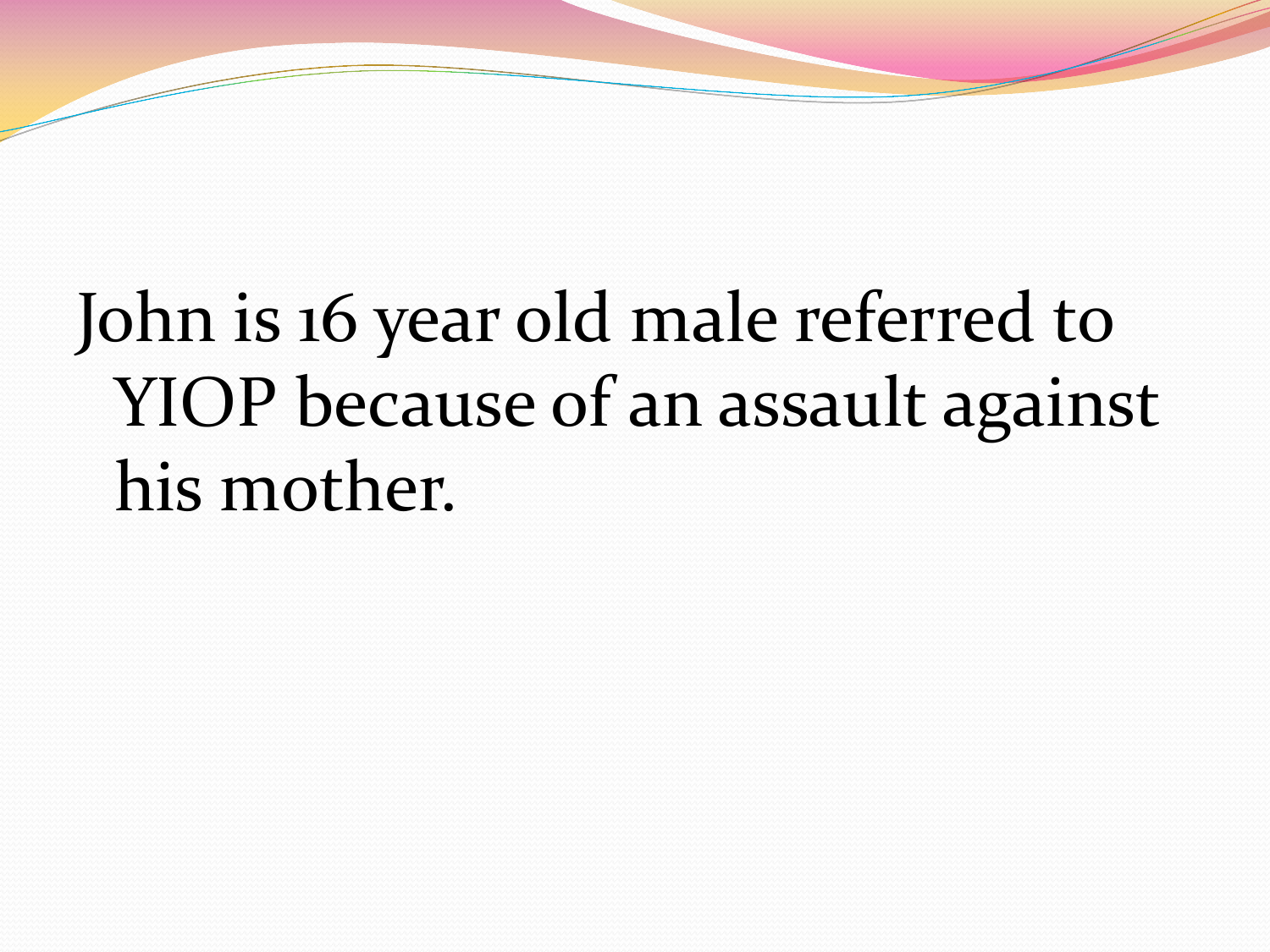# Building a relationship with John and his family revealed pertinent information:

- Severe problems functioning at school
- Family dynamics
- Mom had mental health issues
- John struggling with severe anxiety and depression
- Genuine caring and concern among family members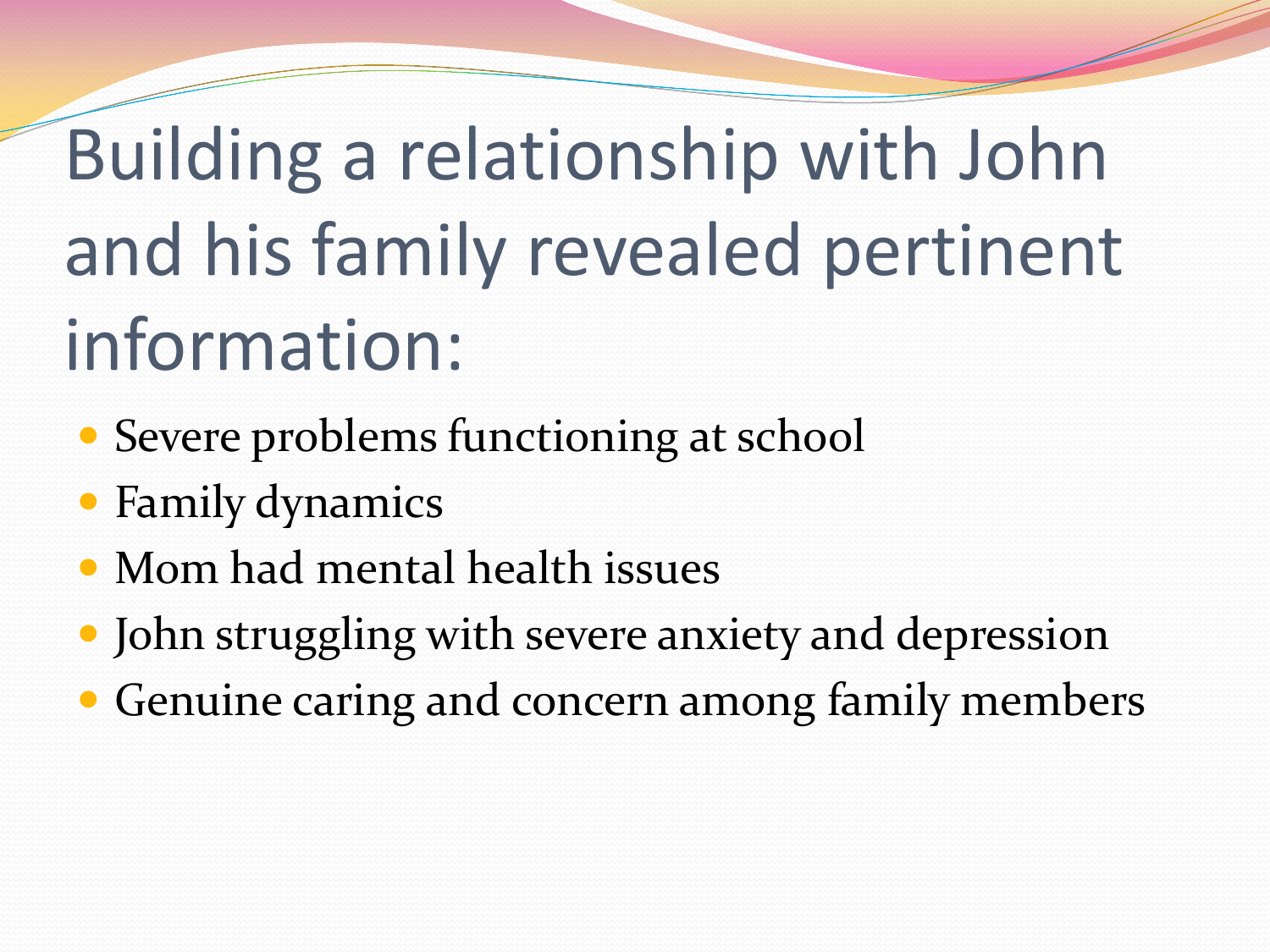# Intervention:

- Referral for John to a private practitioner for mental health services (mother had insurance)
- Referral to family doctor medication prescribed
- Intense support to mother
- Referral to private practitioner for mother for mental health services
- Close collaboration between private practitioners and Outreach Worker
- Facilitated re-commitment of absent father
- **Organized attendance at Sylvan Learning Center to** compensate for missed school time.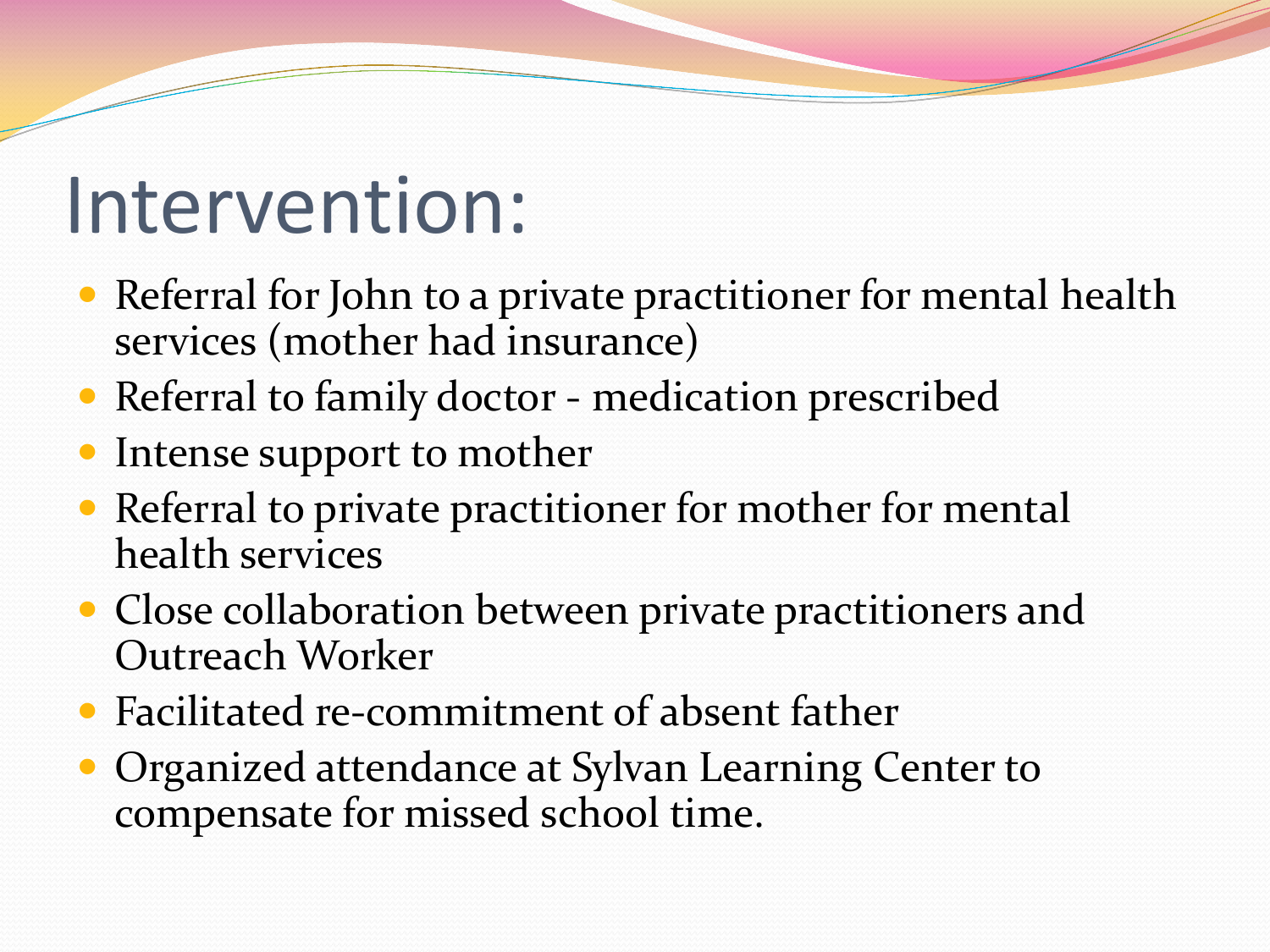# Outcome:

- John returned to school and is functioning well
- Relationship between mother and John has improved
- Reconnection between father and John
- Counseling and medication has improved John's functioning at school, in the community, and within the family unit
- Mother gained insight into issues impacting her relationship with John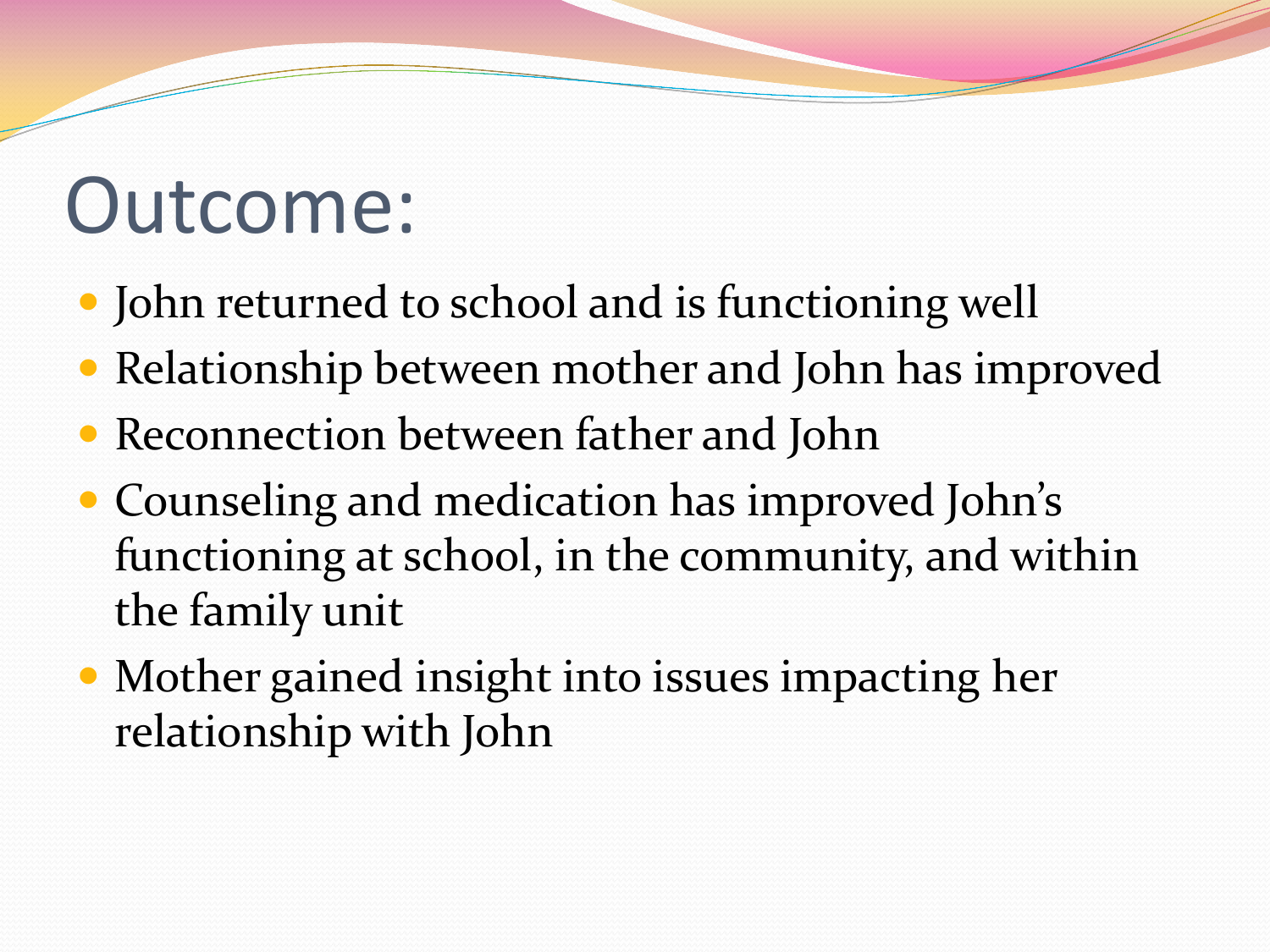# Jane is a 15 year old girl referred to YIOP for assault against both her parents. She initiated the original call to 911.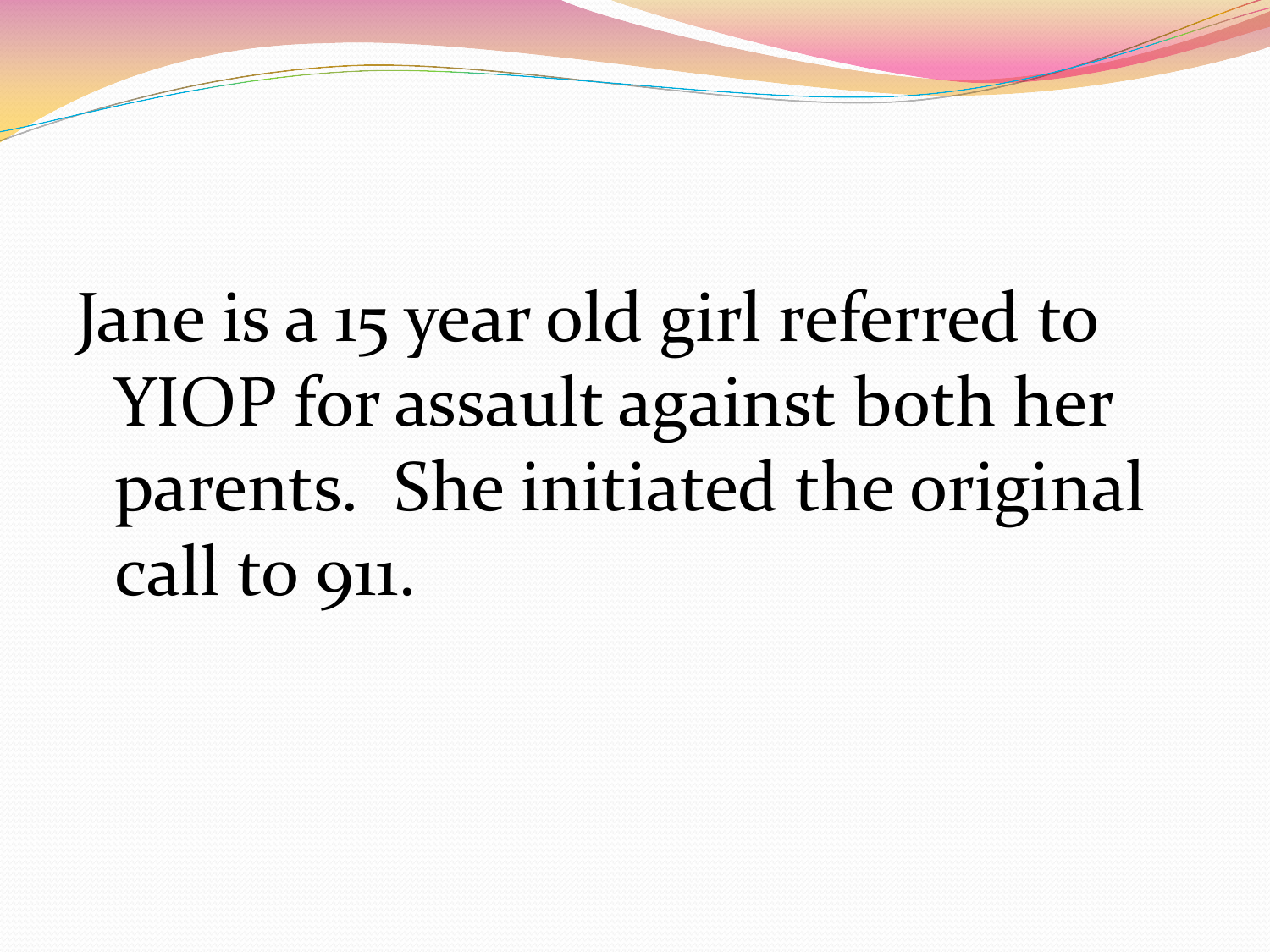# Building a relationship with Jane and her family revealed pertinent information:

- Extreme family conflict over Jane's refusal to attend school
- Severe social anxiety presents in the form of a variety of physical symptoms to avoid school and social interactions
- Jane is withdrawn and spends a lot of time in bed
- Pediatrician involvement 2 years previous, but non-compliance by Jane to take meds and no further follow up for services
- Father struggles with mental health issues in the form of anxiety on medication following the precipitating incident for referral
- Mother is primary in discipline and father avoids conflict in family
- Jane is willing to set goals which speaks of hope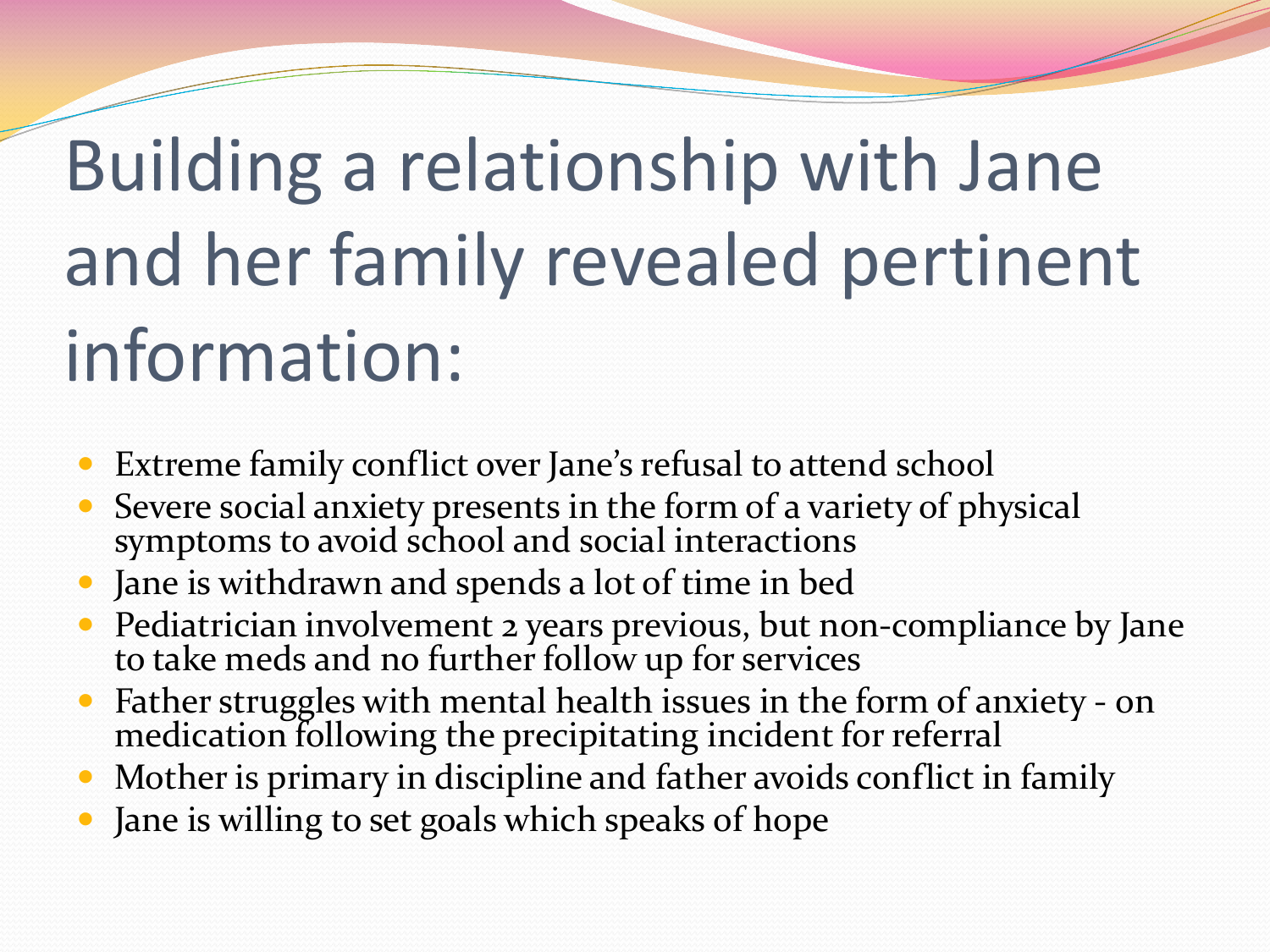### Intervention:

- Referral to Mental Health Services in November. Jane is now refusing to go.
- Referral to Pediatrician who in turn referred to Psychiatrist (on wait list - pending)
- Referral to Family Physician who prescribed medication
- Efforts for engagement and relationship building with Jane continues although she is reluctant
- Significant support continues to be offered to mother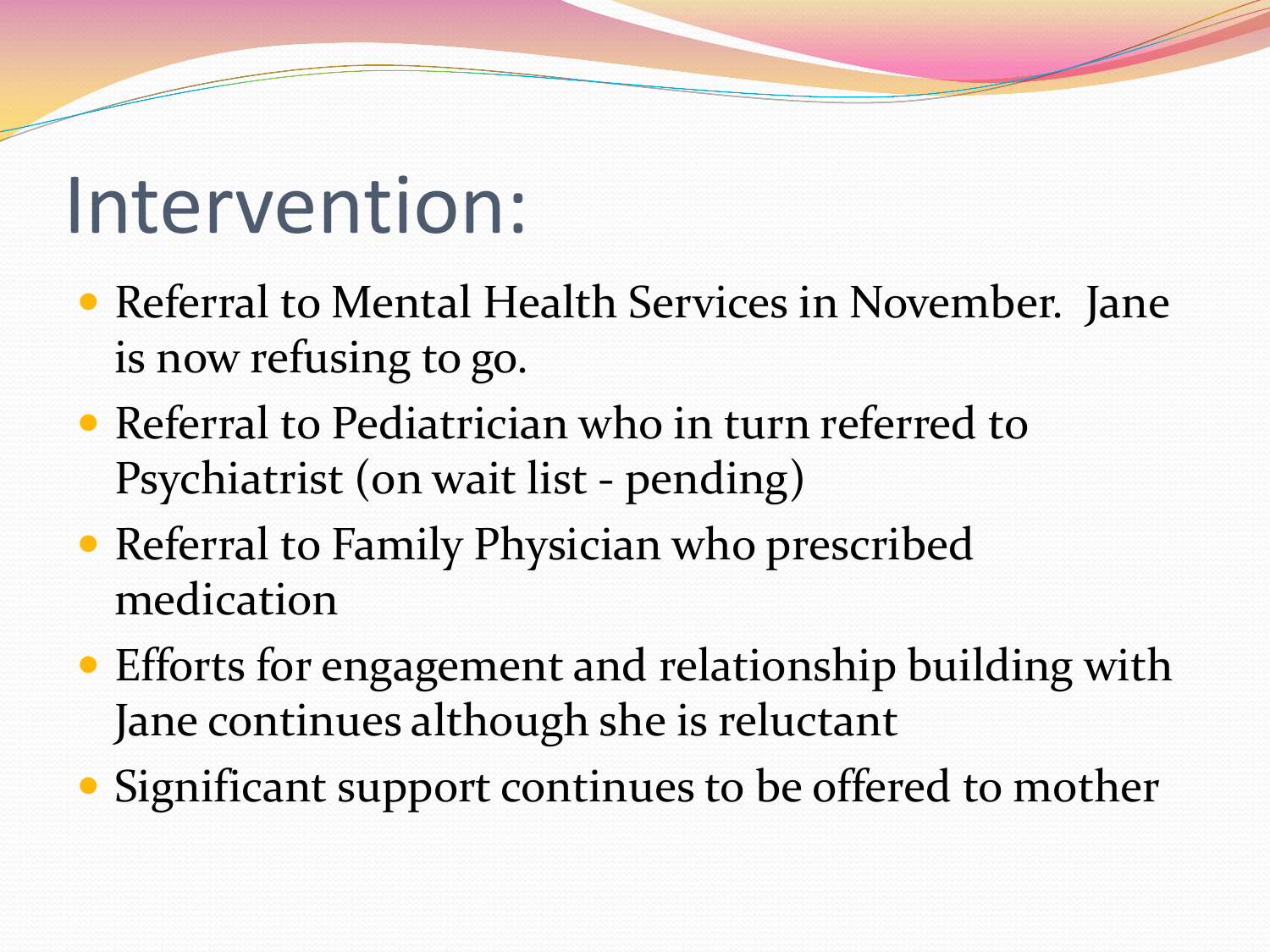# Outcomes:

- Services are ongoing
- Accessing services to meet Jane's needs continue to be challenging
- Relationship building continues
- Efforts to help Jane manage her anxiety and get back in school continue
- Support to family in managing relationships and conflict continue
- Stay tuned...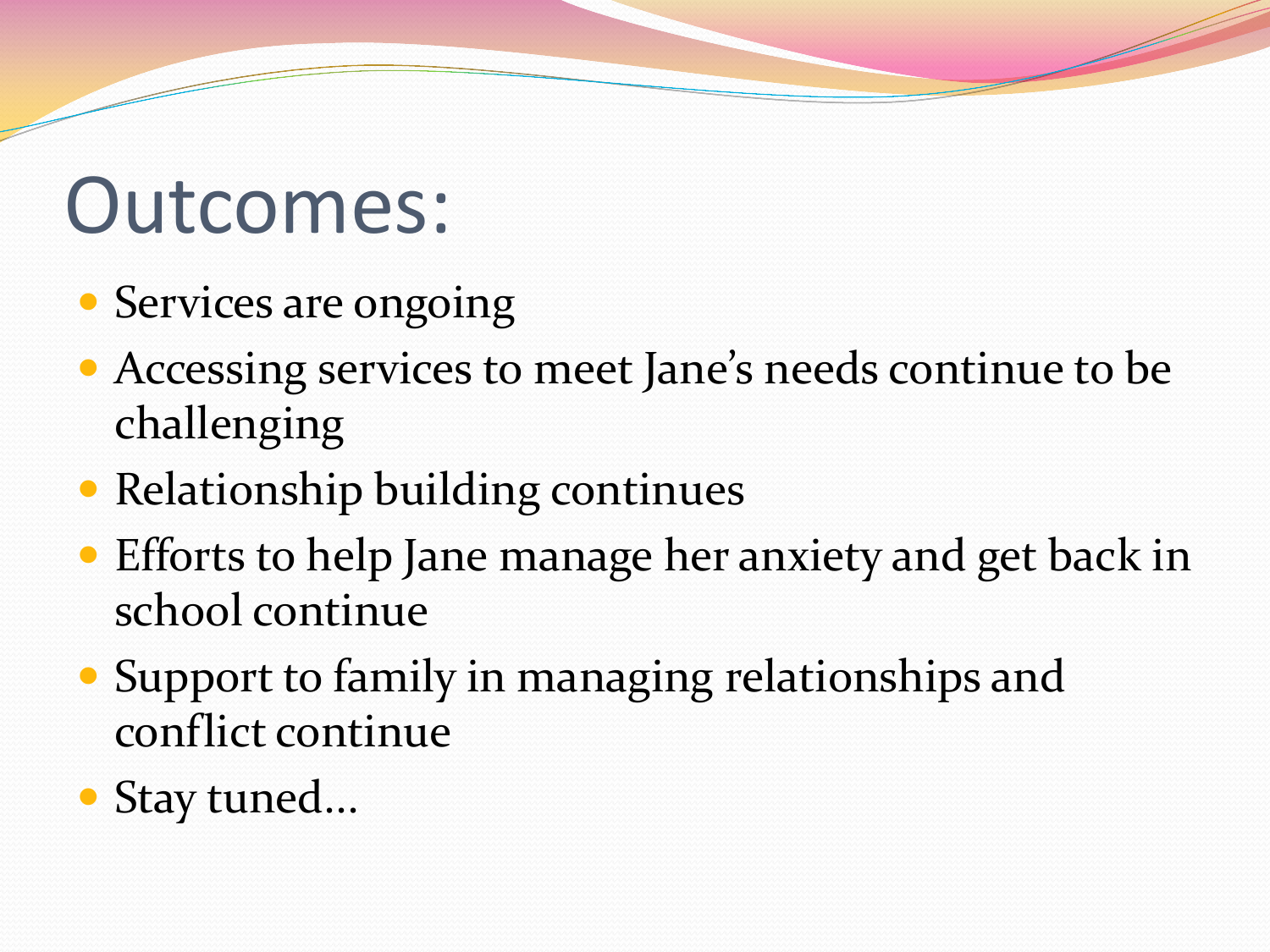# SUMMARY:

• The YIOP will continue to receive referrals regarding youth with mental health needs, like those outlined for Sam, John, and Jane.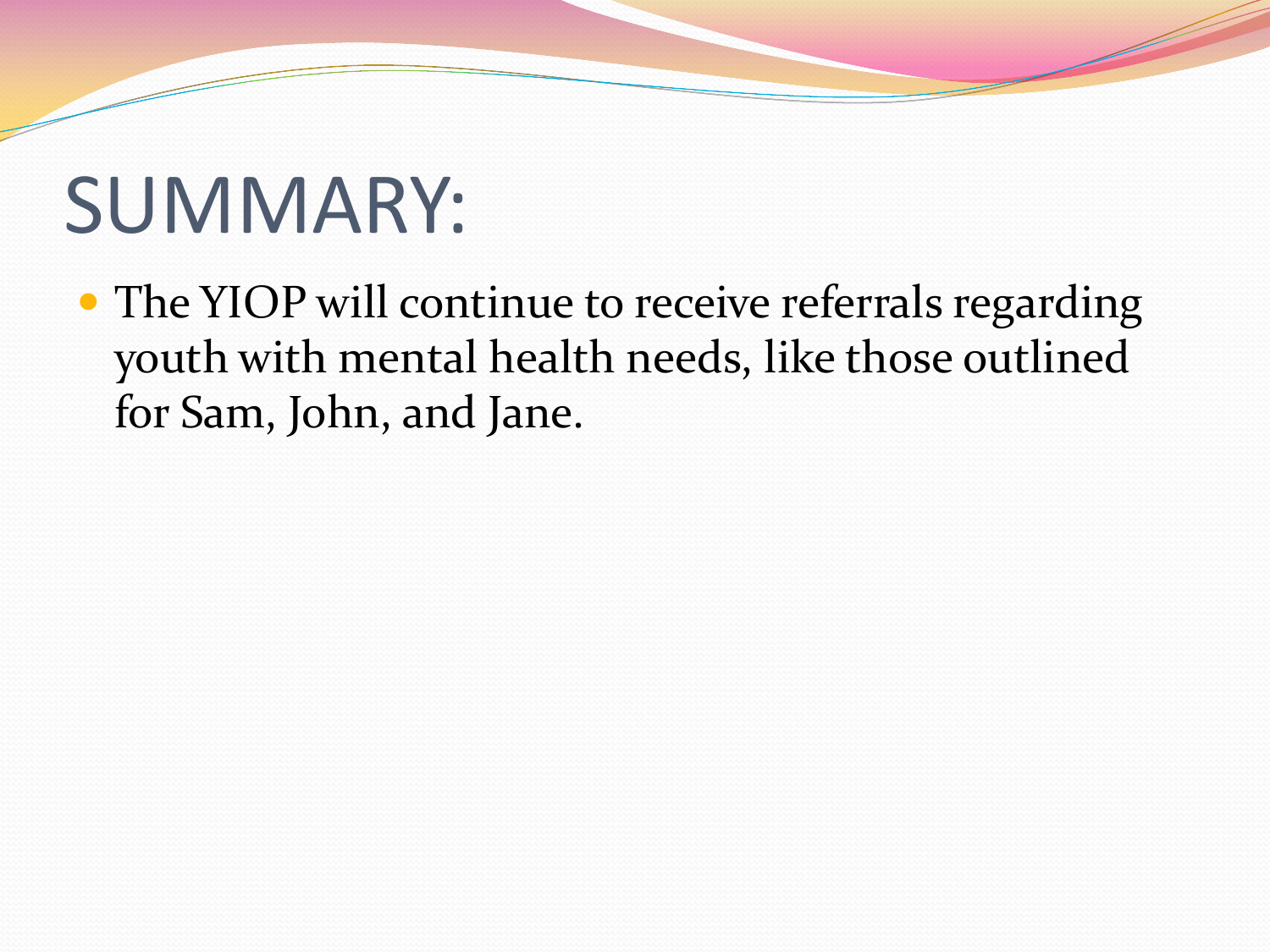# Major Challenges include:

- Concurrent issues often addiction and mental health issues are present
- Complexity of issues all significant realms of life are impacted: relationship, community, school, health, etc.
- Limited resources often mean wait lists or limited follow up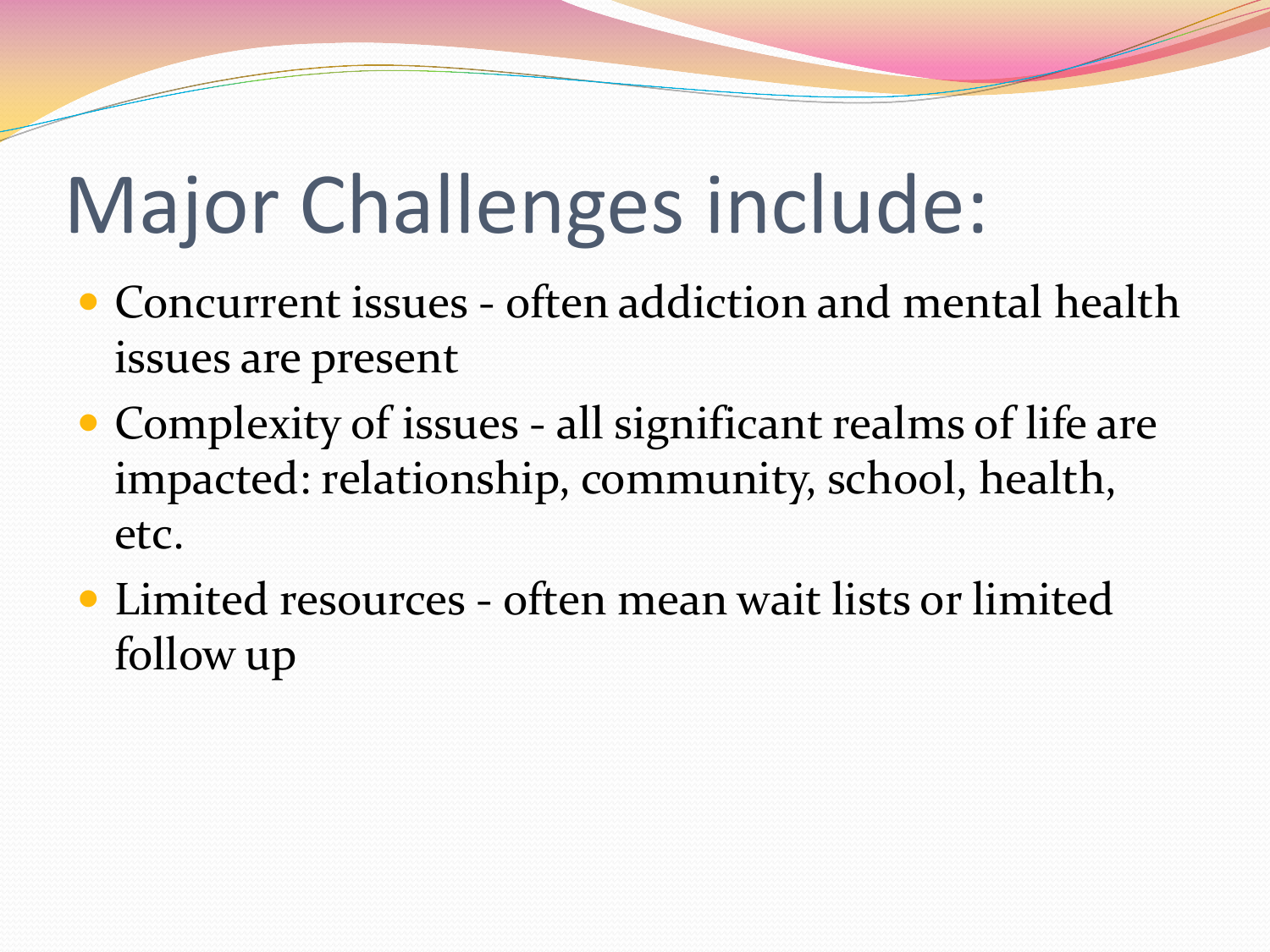# Program strengths in addressing needs include:

- Police officers who care and are willing to use discretion to refer to YIOP
- Holistic and family approach not dealing with the youth in isolation
- Knowledge of community resources and services
- Beginning "where the youth is at" this is not an office based service
- Building on strengths and interests
- Outreach Workers who are committed and determined to make a difference